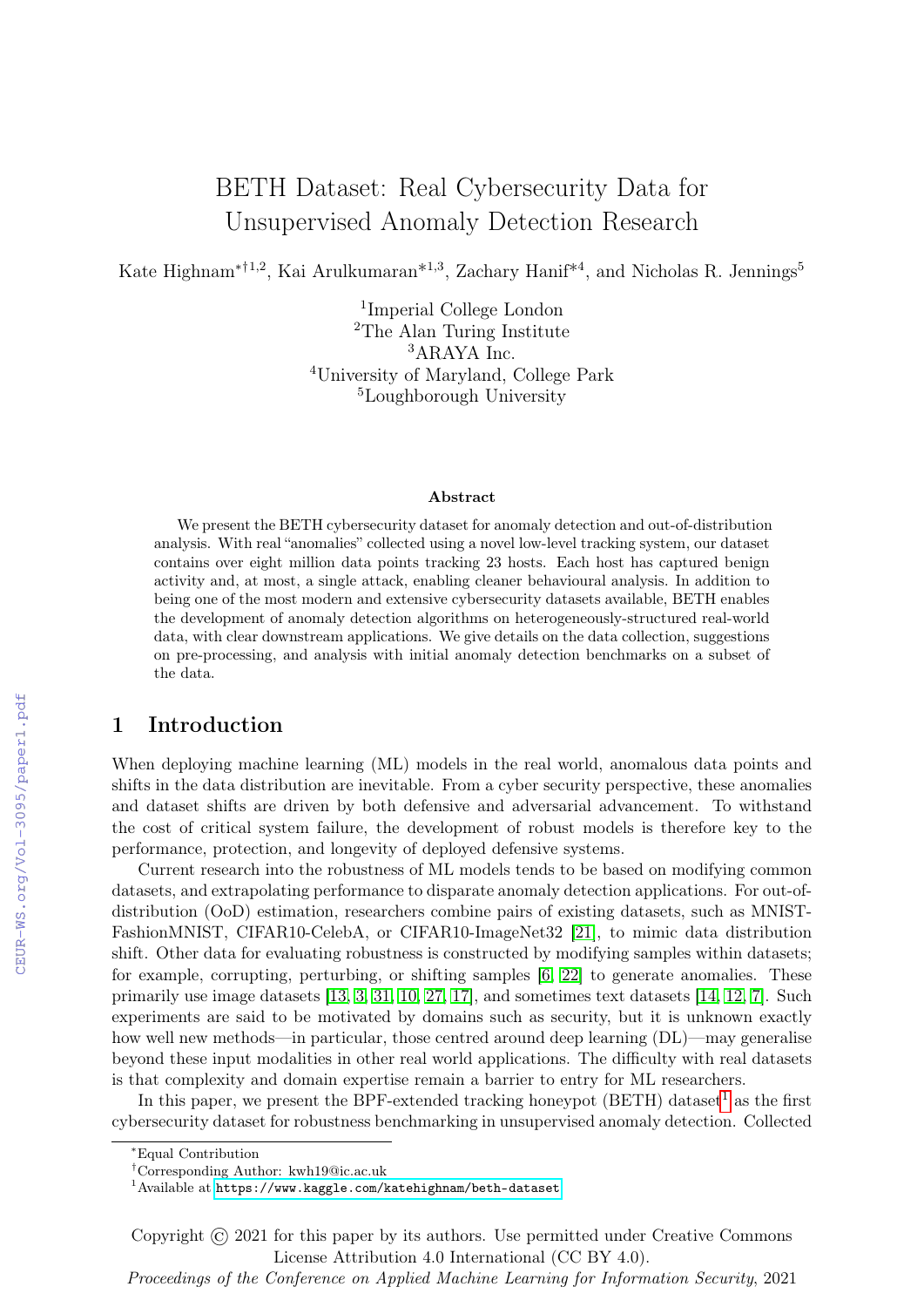using a novel honeypot tracking system, our dataset has the following properties that make it attractive for the development of robust ML methods: 1) at over eight million data points, this is one of the largest cyber security datasets available; 2) it contains modern host activity and attacks; 3) it is fully labelled (for verification); 4) it contains highly structured but heterogeneous features; and 5) each host contains benign activity and at most a single malicious user, which is ideal for behavioural analysis and other research tasks. In addition to the described dataset, further data is currently being collected and analysed to add alternative attack vectors to the dataset.

There are several existing cybersecurity datasets commonly used in ML research: the KDD Cup 1999 Data [\[8\]](#page-7-0), the 1998 DARPA Intrusion Detection Evaluation Dataset [\[11,](#page-8-0) [15\]](#page-8-1), the ISCX IDS 2012 dataset [\[29\]](#page-9-0), and the NSL-KDD dataset [\[30\]](#page-9-1). The KDD'99 data is an abstracted view of network activity from the DAPRA'98 data; the NSL-KDD dataset is the same as the KDD'99 Data after, primarily, removing duplicates. Each includes millions of records of realistic activity for enterprise applications, with labels for attacks or benign activity. The KDD1999, NSL-KDD, and ISCX datasets contain network traffic, while the DARPA1998 dataset also includes limited process calls. However, these datasets are at best almost a decade old, and are collected on in-premise servers. In contrast, BETH contains modern host activity and activity collected from cloud services, making it relevant for current real-world deployments. In addition, some datasets include artificial user activity [\[29\]](#page-9-0) while BETH contains only real activity. BETH is also one of the few datasets to include both kernel-process and network logs, providing a holistic view of malicious behaviour. Refer to Table [1](#page-2-0) for further comparison between BETH and these other cybersecurity datasets.

This paper begins with a description of the data collection process and the relevance of the available features. We then perform an analysis of the first set of kernel-level process logs collected, including anomaly detection benchmarks<sup>[2](#page-1-0)</sup>. Our benchmarks include both traditional baselines [\[26,](#page-8-2) [28,](#page-9-2) [16\]](#page-8-3), as well as a state-of-the-art deep-learning-based method [\[21\]](#page-8-4). In summary, the isolation forest (iForest) [\[16\]](#page-8-3) archives the highest area under the receiver operating characteristic (AUROC) on the initial, labelled subset of our data. We believe the scale and range of attacks available in our full dataset will pose a challenge for all current anomaly detection methods.

# 2 The BETH Dataset

The BETH dataset currently represents 8,004,918 events collected over 23 stand-alone honeypots, running for about five non-contiguous hours on a major cloud provider. For benchmarking and discussion, we selected the initial subset of the process logs. This subset was further divided into training, validation, and testing sets with a rough  $60/20/20$  split based on host, quantity of logs generated, and the activity logged. Only the test set includes malicious activity, as expected when training unsupervised anomaly detection models. Table [2](#page-2-1) provides a summary of the dataset, while Table [3](#page-3-0) and Table [4](#page-4-0) provide a description of the kernel-process and DNS log features, respectively.

In this section, we first detail the log collection methodology, followed by a description of the overall dataset. The final subsection discusses potential research questions that could be investigated using our dataset.

#### 2.1 Collection Methodology

The challenge of crafting a honeypot is two-fold: make it tempting enough to infiltrate, and track activity without being detected. The former is typically done by providing "free" resources to an attacker, i.e., easily accessible computer power. Our implementation currently runs hosts

<span id="page-1-0"></span> $^{2}$ [https://github.com/jinxmirror13/BETH\\_Dataset\\_Analysis](https://github.com/jinxmirror13/BETH_Dataset_Analysis)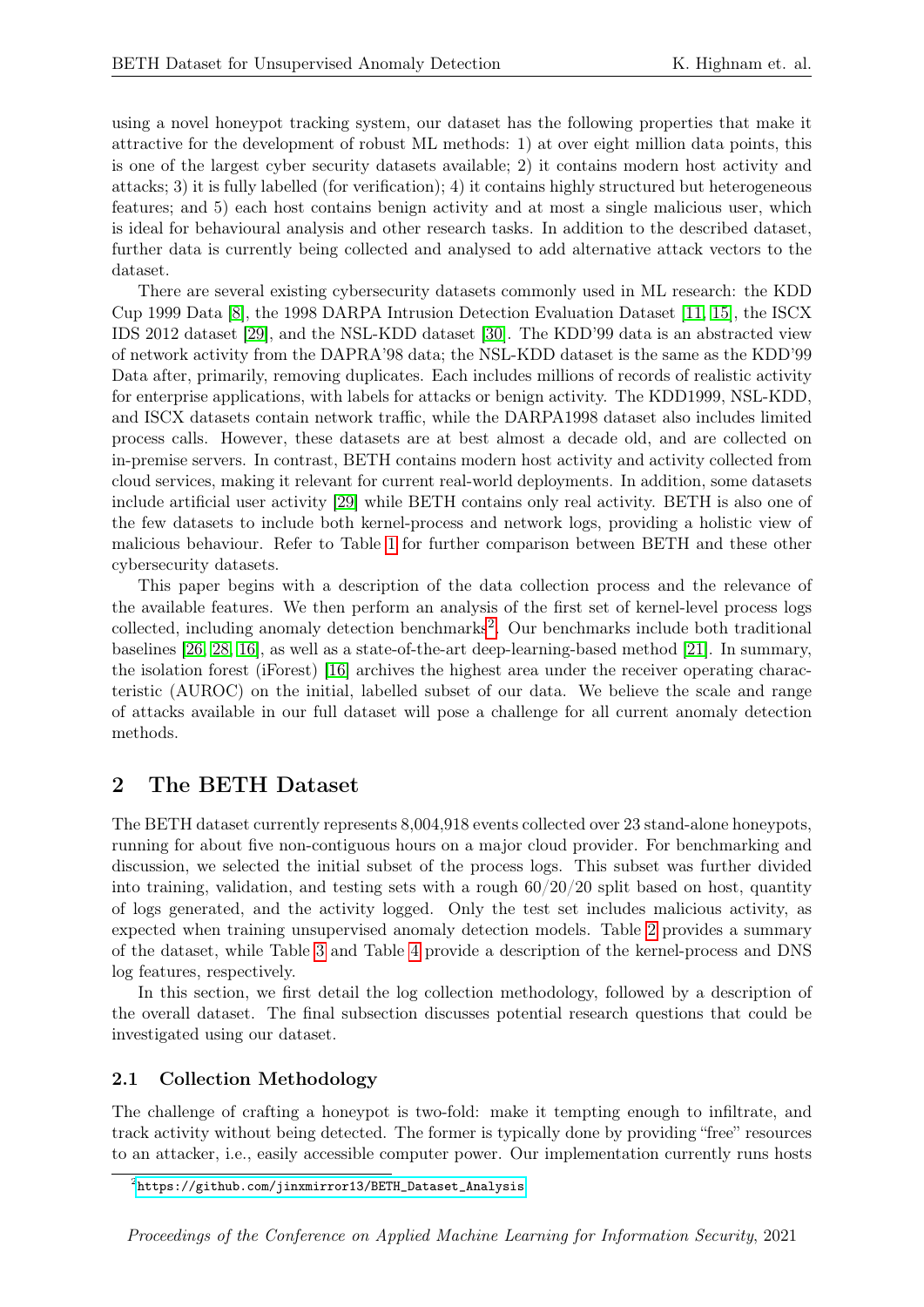<span id="page-2-1"></span><span id="page-2-0"></span>

| 3501a                                                              |                                                                                                                                                   |                                                       |
|--------------------------------------------------------------------|---------------------------------------------------------------------------------------------------------------------------------------------------|-------------------------------------------------------|
|                                                                    |                                                                                                                                                   |                                                       |
|                                                                    |                                                                                                                                                   |                                                       |
|                                                                    |                                                                                                                                                   |                                                       |
|                                                                    |                                                                                                                                                   |                                                       |
|                                                                    |                                                                                                                                                   |                                                       |
|                                                                    |                                                                                                                                                   |                                                       |
|                                                                    |                                                                                                                                                   |                                                       |
| ts used in ML research. These attributes signify the ideal feature |                                                                                                                                                   |                                                       |
|                                                                    |                                                                                                                                                   |                                                       |
| ther cybersecurity dataset:                                        |                                                                                                                                                   |                                                       |
|                                                                    |                                                                                                                                                   | $\sim$ to Dow                                         |
|                                                                    |                                                                                                                                                   | 59380                                                 |
|                                                                    |                                                                                                                                                   |                                                       |
|                                                                    |                                                                                                                                                   |                                                       |
|                                                                    |                                                                                                                                                   |                                                       |
|                                                                    |                                                                                                                                                   |                                                       |
|                                                                    |                                                                                                                                                   |                                                       |
| Pable 1: Comparison of our BETH dataset against ot.                | robust model benchmark and reduce the barrier to entry for ML researchers looking for a real-world dataset. The attributes were manually verified | and compared with Ring et al.'s [25] table of networl |
|                                                                    |                                                                                                                                                   |                                                       |

|                |                                       |                 |         |           | $\& \sim 81.1\text{GB}$ COMPRESSED |                   |
|----------------|---------------------------------------|-----------------|---------|-----------|------------------------------------|-------------------|
|                |                                       |                 |         |           | $\sim$ 2 million flows             | ISCX IDS2012 [29] |
|                |                                       |                 |         |           | $\sim$ 2 million records           | NSL-KDD [30]      |
|                |                                       |                 |         |           | 7+ MILLION RECORDS                 | KDD1999 [8]       |
|                |                                       |                 |         |           | 4GB COMPRESSED                     |                   |
|                |                                       |                 |         |           | NOT STATED,                        | DARPA1998 [11]    |
| INFRASTRUCTURE | <b>ENVIRONMENT</b>                    | <b>ACTIVITY</b> | TRAFFIC | PROCESSES |                                    |                   |
| CLOUD          | RE-CREATED SINGLE USER SIMPLE NETWORK |                 |         | KERNEL    | <b>SIZE</b>                        | DATASET NAME      |

| j                                        |
|------------------------------------------|
| ۱<br>$\overline{a}$                      |
|                                          |
| $\frac{1}{2}$<br>)<br> -<br> -<br> -     |
|                                          |
| ١<br>ĺ                                   |
| $\frac{1}{2}$<br>֚֚֬                     |
| j<br>במת תואר ותי<br>ł                   |
| $\frac{1}{2}$<br>l                       |
| $\mathbf{I}$                             |
|                                          |
|                                          |
|                                          |
| ֖֖֖֚֚֚֚֚֚֡֕                              |
| )<br>)<br>)<br>i<br>!<br>Ç               |
| .<br>1                                   |
| $\ddot{\phantom{0}}$<br>r<br>F<br>Š<br>ł |

| # OF HOSTS         |          |            |         | $^{23}$                |
|--------------------|----------|------------|---------|------------------------|
| <b>% OF SUBSET</b> | 56.88%   | 16.56%     | 16.56%  | 100%                   |
| LENGTH             | 763,144  | 188.967    | 188.967 | 1,141,078<br>8,004,918 |
| DATASET            | TRAINING | VALIDATION | TESTING | SUBSET TOTAL<br>TOTAL  |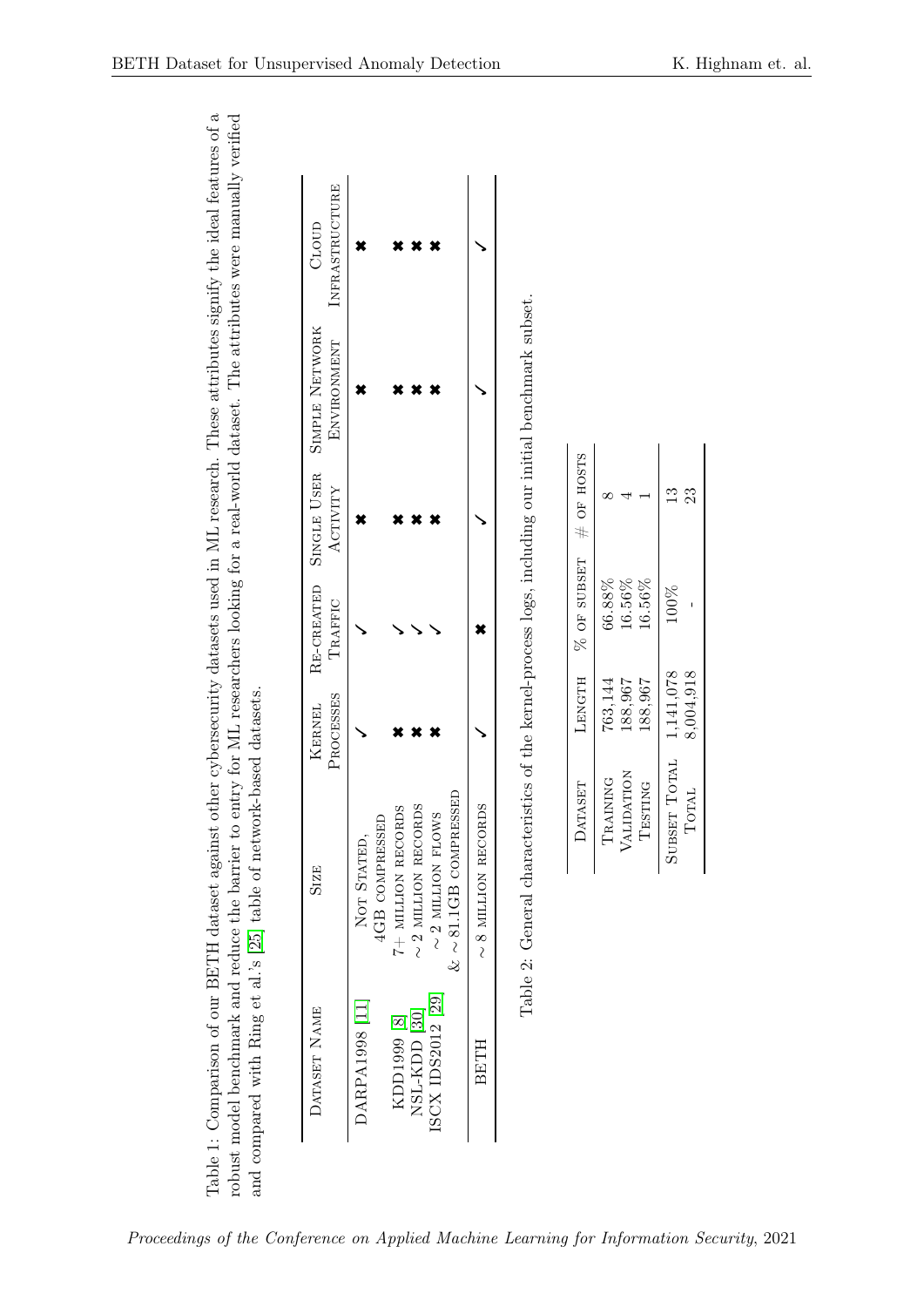<span id="page-3-0"></span>Table 3: The description and type of each feature within the kernel-level process logs, tracking every create, clone, and kill process call. Starred features were included in the model baselines and converted as described in Appendix [A.](#page-9-3)

| FEATURE                      | DESCRIPTION                                                       |
|------------------------------|-------------------------------------------------------------------|
| <b>TIMESTAMP</b>             | SECONDS SINCE SYSTEM BOOT                                         |
| $PROCESSID^*$                | INTEGER LABEL FOR THE PROCESS SPAWNING THIS LOG                   |
| THREADID                     | INTEGER LABEL FOR THE THREAD SPAWNING THIS LOG                    |
| PARENTPROCESSID <sup>*</sup> | PARENT'S INTEGER LABEL FOR THE PROCESS SPAWNING THIS LOG          |
| $USERID*$                    | LOGIN INTEGER ID OF USER SPAWNING THIS LOG                        |
| MOUNTNAMESPACE <sup>*</sup>  | SET MOUNTING RESTRICTIONS THIS PROCESS LOG WORKS WITHIN           |
| PROCESSNAME                  | STRING COMMAND EXECUTED                                           |
| <b>HOSTNAME</b>              | NAME OF HOST SERVER                                               |
| $EVENTID*$                   | ID FOR THE EVENT GENERATING THIS LOG                              |
| EVENTNAME                    | NAME OF THE EVENT GENERATING THIS LOG                             |
| $ARGSNUM*$                   | LENGTH OF ARGS                                                    |
| RETURNVALUE*                 | VALUE RETURNED FROM THIS EVENT LOG (USUALLY 0)                    |
| <b>STACKADDRESSES</b>        | MEMORY VALUES RELEVANT TO THE PROCESS                             |
| ARGS                         | LIST OF ARGUMENTS PASSED TO THIS PROCESS                          |
| <b>SUS</b>                   | BINARY LABEL AS A SUSPICIOUS EVENT (1 IS SUSPICIOUS, 0 IS NOT)    |
| <b>EVIL</b>                  | BINARY LABEL AS A KNOWN MALICIOUS EVENT $(0$ IS BENIGN, 1 IS NOT) |

with a single ssh vulnerability: any password will be accepted to login. This is enough to entrap automated, naive SSH scanning and brute force methods. In the future we plan to deploy hosts with other vulnerabilities, with which we hope to observe other attack vectors.

To log activity in real time, each host runs Ubuntu 18.04 with a Docker container [\[20\]](#page-8-6). This encapsulates our two-sensor monitoring system utilising the extended Berkeley Packet Filter (eBPF) [\[5\]](#page-7-1) which runs isolated programs in a Linux kernel sandbox to directly monitor the packets that it processes. Due to various checks and restrictions placed on the design of these programs, they can be placed in a live kernel without needing to restart it. The eBPF enables tracking of any user-level activity at pre-specified points.

The first sensor is set to listen and exfiltrate relevant data packets resulting from internal activity. In particular, this sensor tracks all Linux system calls to create, clone, and kill processes. The second sensor logs network traffic, specifically DNS queries and responses from all processes on the host machine, including those processes running within the hosted Docker containers. When the desired packet appears, it is parsed out to pre-defined fields and then transmitted to a collection server.

These process and network data packets are gathered on a separate node hosting a message queue server. Sensor clients connect to this server and transmit their individual data packets as events occur, without batching. This allows the collection and re-transmission of data at an atomic level. The data is then stored locally in two correlated files with respective logs, allowing analysts to understand both local and network effects that occur jointly.

#### <span id="page-3-1"></span>2.2 Dataset Characteristics

The dataset is composed of two sensor logs: kernel-level process calls and network traffic. As the initial benchmark subset only includes process logs, this section only covers these; a description of the network logs can be found in Table [4.](#page-4-0)

Each process call consists of 14 raw features and 2 labels, described in Table [3.](#page-3-0) These largely contain categorical features with some containing large integers, necessitating further processing. Thus, for our benchmarking, we converted several fields to binary variables based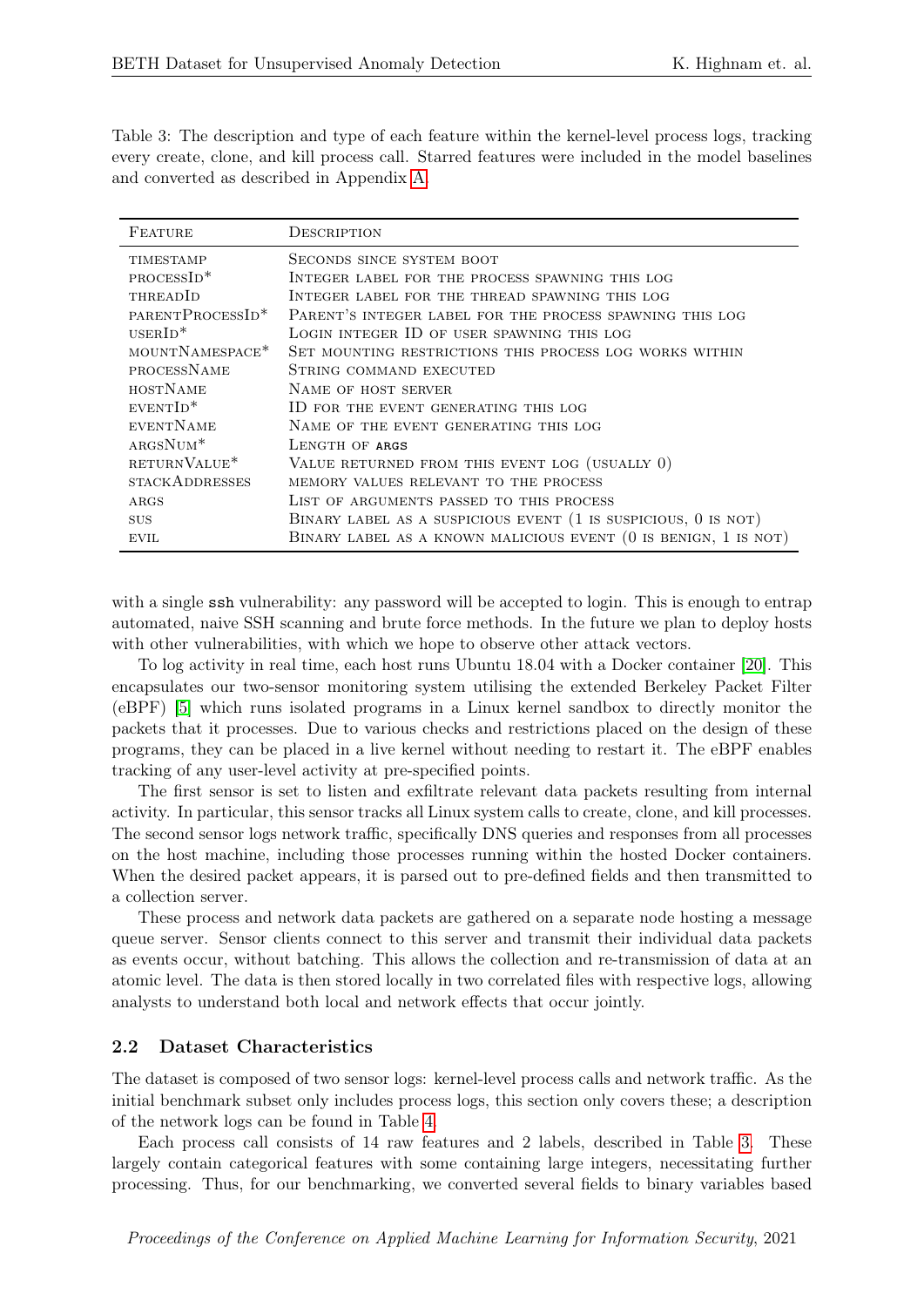| FEATURE                | DESCRIPTION                                                                      |
|------------------------|----------------------------------------------------------------------------------|
| <b>TIMESTAMP</b>       | FORMAT "YYYY-MM-<br><b>DATE</b><br><b>AND</b><br><b>TIME</b><br>IN<br><b>THE</b> |
|                        | DDTHH: MM: SSZ" FOR WHEN THE PACKET WAS SENT                                     |
|                        | <b>OR RECEIVED</b>                                                               |
| SOURCEIP               | SOURCE IP ADDRESS OF THE PACKET                                                  |
| DESTINATIONIP          | DESTINATION IP ADDRESS OF THE PACKET                                             |
| DNSQUERY               | SENT DNS QUERY (E.G. THE URL SUBMITTED                                           |
|                        | $"$ GOOGLE.COM $")$                                                              |
| <b>DNSANSWER</b>       | DNS RESPONSE; CAN BE NULL                                                        |
| DNSANSWERTTL           | LIST OF INTEGERS SENT AS STRINGS, CAN BE NULL; THE                               |
|                        | TIME TO LIVE OF THE DNS ANSWER                                                   |
| <b>DNSQUERYNAMES</b>   | NAME OF THE REQUESTED RESOURCE                                                   |
| <b>DNSQUERYCLASS</b>   | CLASS CODE FOR THE RESOURCE QUERY                                                |
| DNSQUERYTYPE           | TYPE OF RESOURCE RECORD (A, AAAA, MX, TXT, ETC.)                                 |
| <b>NUMBEROFANSWERS</b> | NUMBER OF ANSWER HEADERS IN THE PACKET                                           |
| <b>DNSOPCODE</b>       | HEADER INFORMATION REGARDING WHICH OPERATION THIS                                |
|                        | PACKET WAS SENT (E.G. STANDARD QUERY IS 0)                                       |
| <b>SENSORID</b>        | SAME AS THE HOSTNAME IN THE PROCESS RECORDS; NAME                                |
|                        | OF HOST SERVER                                                                   |
| SUS                    | BINARY LABEL AS A SUSPICIOUS EVENT (1 IS SUSPICIOUS, 0                           |
|                        | IS NOT)                                                                          |
| <b>EVIL</b>            | BINARY LABEL AS A KNOWN MALICIOUS EVENT (0 IS BENIGN,                            |
|                        | $1$ IS NOT)                                                                      |
|                        |                                                                                  |

<span id="page-4-0"></span>Table 4: The description and type of each feature within the DNS logs.

on field expertise, as described in Appendix [A.](#page-9-3) We note that this conversion process creates more duplicates due to the removal of critical fields, such as processName and args, which have no widely-accepted encoding scheme for any machine learning model to utilise. There are some inherent duplicates which we keep within the dataset prior to conversion for the accuracy of real logs and to not limit users of the data.

Each record in the process logs and DNS logs was manually labelled suspicious (sus) or evil to assist post-training analysis<sup>[3](#page-4-1)</sup>. Logs marked suspicious indicate unusual activity or outliers in the data distribution, such as an external userId with a systemd process<sup>[4](#page-4-2)</sup>, infrequent daemon process calls (e.g. acpid or accounts-daemon), or calls to close processes that we did not observe as being started. Evil<sup>[5](#page-4-3)</sup> indicates a malicious external presence not inherent to the system, such as a bash execution call to list the computer's memory information, remove other users' ssh access, or un-tar an added file. Events marked evil are considered "out of distribution," as they are generated from a data distribution not seen during training.

A subset of the kernel process logs were divided into a typical  $60/20/20$  split for training, validation, and testing, based on the amount of activity recorded, and evil labels from each host. As is typical in unsupervised anomaly detection, our training and validation sets are each composed of logs generated from multiple hosts which only recorded activity from the OS and cloud infrastructure management. Because there are no signs of infiltration in these process logs, activity resulting from these hosts is considered benign and the events generated by the OS and cloud infrastructure management to be "in-distribution".

<span id="page-4-1"></span>Our initial testing dataset contains all activity on a single exploited host, including its

<span id="page-4-2"></span><sup>3</sup>These labels are provided from a single reviewer and should not be solely relied upon for industry systems. <sup>4</sup>In the scope of our honeypot any external user traffic is suspicious, but some of these events were initiated by the cloud provider.

<span id="page-4-3"></span><sup>&</sup>lt;sup>5</sup>We note that presence in this dataset does not constitute a "conviction", as no real damage was done.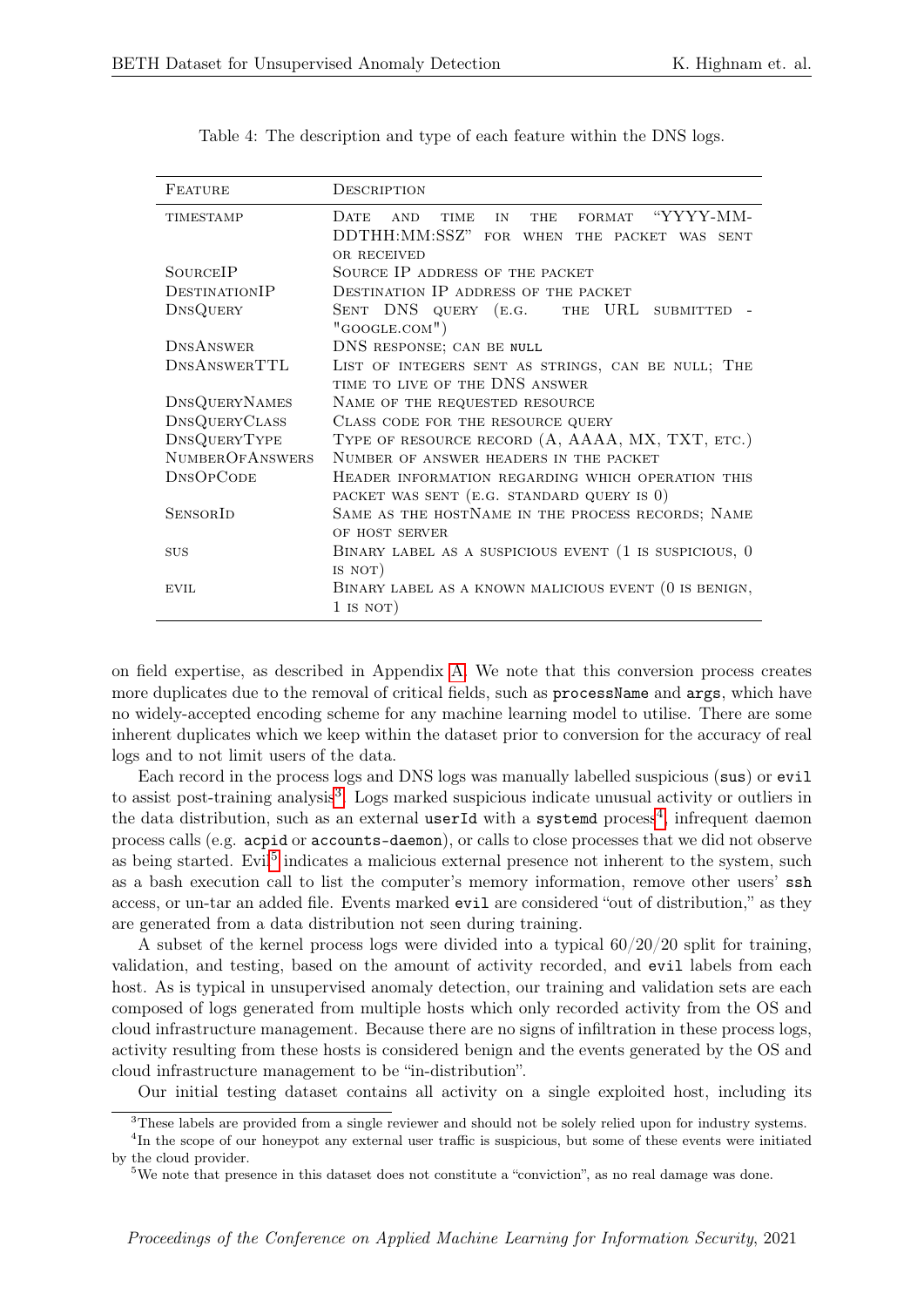

<span id="page-5-1"></span>(a) Fitted on Training and transformed Testing (b) Same as (a), coloured with evil labels

Figure 1: UMAP visualisations of the training and testing dataset using the pre-processed features (see Appendix [A\)](#page-9-3). Figure (a) shows the overlap between the training and testing dataset; Figure (b) highlights the trails of evil events.

OS and cloud infrastructure management. The first attack we logged is an attempt to setup a botnet; more details are available in Appendix [B.](#page-10-0) The full dataset contains other malicious activity performed within our honeypots, including cryptomining and lateral movement (between servers). These various attacks may also be compared to answer alternative research questions with our data, as discussed in Subsection [2.3.](#page-5-0) As each exploited host only contains a single staged attack, with no artificial noise in the benign activity, BETH is one of the cleanest cyber security datasets available to distinguish between malicious and benign activity.

As an initial investigation of the data, we visualised the (pre-processed) training and testing datasets with uniform manifold approximation and projection (UMAP) [\[19\]](#page-8-7). UMAP was first fitted to the training set before being used to project the testing set into the same space. As can be seen in Figure [1,](#page-5-1) the data from both sets forms several large clusters in the centre, surrounded by many smaller clusters, with both benign and malicious activity spread across the entire space. The first image shows significant overlap between the training and testing sets. The second image shows that evil events appear in distinct areas. This indicates that unsupervised methods could potentially detect a large portion of the "anomalous" events.

#### <span id="page-5-0"></span>2.3 Research Questions

The BETH dataset could answer other cyber security questions than just OoD analysis. Unlike logs within real deployed systems that contain no labels for malicious events, our BETH dataset contains (recently recorded) real data with labels. One use for this dataset would be to profile the attacker or malware's behaviour [\[2\]](#page-7-2). For instance, the known evil events could form a unique fingerprint, a method of uniquely identifying the tactic used by the attacker, to link an attack to its family or appropriate resolution strategy [\[1\]](#page-7-3). One could also use graph analysis of process relationships to find malicious cliques [\[4\]](#page-7-4), or use time series analysis of execution sequences to profile process names (processName) on a modern OS. This latter topic is particularly interesting as some attackers rename malicious processes to benign process names to trick systems into running malicious code. The logs would present a benign process name, even if the arguments or events were inconsistent with normal activity.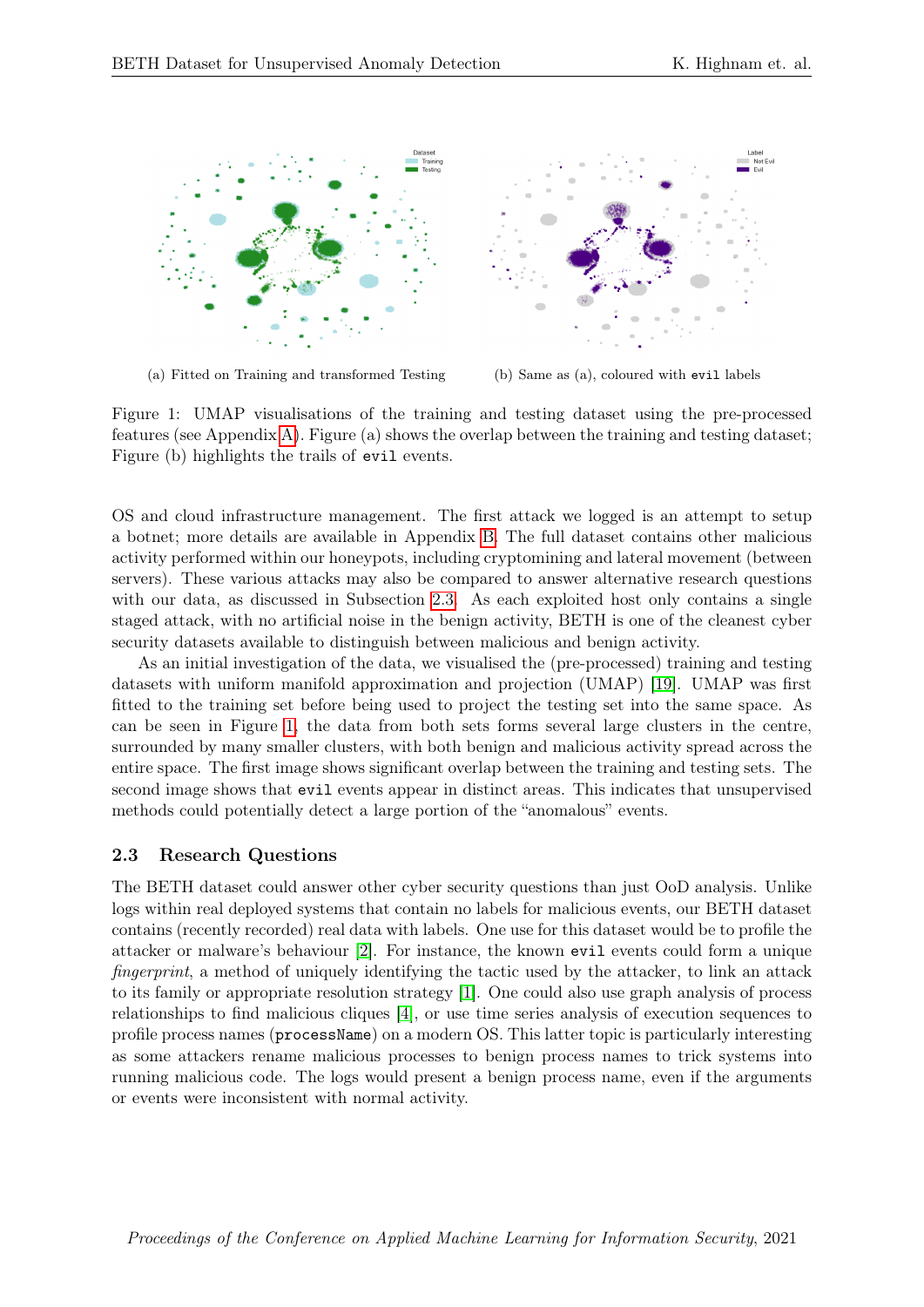### 3 Anomaly Detection Baselines

In this section, we provide anomaly detection benchmarks on our initial subset of logs. We chose both standard anomaly detection baselines [\[23,](#page-8-8) [32\]](#page-9-4), which includes robust covariance [\[26\]](#page-8-2), oneclass support vector machine (SVM) [\[28\]](#page-9-2) and iForest [\[16\]](#page-8-3), as well as density of states estimation (DoSE) [\[21\]](#page-8-4), which is based on deep generative models. As per [\[21\]](#page-8-4), we report AUROC, using an ensemble of 5 models for each method.

Robust covariance [\[26\]](#page-8-2) fits an "ellipsoid with the smallest volume or with the smallest covariance determinant" [\[24\]](#page-8-9) around the central data points; the tightness is controlled assuming a given level of contamination with anomalies (which we set to 0.05). The anomalies are then scored using the Mahalanobis distance. Similarly, the one-class SVM fits a hyperplane to discriminate between the support of the in-distribution data and OoD data [\[28\]](#page-9-2). As kernelised SVMs scale with  $O(N^2)$  and our data subsets are substantial in size, we instead utilised <code>scikit-learn's</code> linear SVM with stochastic gradient descent, after whitening the data. In contrast to the other methods, the iForest [\[16\]](#page-8-3) tries to characterise anomalous points in the data distribution using an ensemble of "isolation trees".

Given the scale of the dataset, we also considered DL-based OoD detection methods. In particular, DoSE uses summary statistics (such as the log-likelihood or posterior entropy), calculated over the training set by a trained generative model, in order to characterise the "typical set". In our work we train a variational autoencoder (VAE) [\[9\]](#page-7-5), consisting of two 2-layer neural networks with 64 hidden units and ReLU activation functions for the encoder and decoder. The first layer of the encoder concatenates learned embeddings of all input features. The final layer of the decoder outputs a set of logits for categorical distributions for all features. We use a 2D latent representation. Each VAE is trained using the AdamW optimiser [\[18\]](#page-8-10) with learning rate 0.003 and a weight decay of 0.1; early stopping was used with the validation loss. We picked the hidden size  $\in \{64, 128, 256\}$ , learning rate  $\in \{0.003, 0.0003, 0.00003\}$ , and weight  $\text{decay} \in \{0, 0.01, 0.1\},$  using a grid search on the validation loss. Other than modelling the observations as a product of categorical distributions, our setup is largely the same as the original paper [\[21\]](#page-8-4). However, due to the size of the training set, we were only able to use DoSE with a linear one-class SVM trained using SGD (as opposed to a kernel SVM).

<span id="page-6-0"></span>

| Table 5: OoD AUROC results. |  |
|-----------------------------|--|
|-----------------------------|--|

| <b>METHOD</b> | ROBUST COVARIANCE ONE-CLASS SVM <b>IFOREST</b> VAE+DOSE-SVM |       |       |       |
|---------------|-------------------------------------------------------------|-------|-------|-------|
| AUROC         | 0.519                                                       | 0.605 | 0.850 | 0.698 |

As seen in Table [5,](#page-6-0) the iForest performs best at differentiating sus events from the benign in our testing dataset. We attribute this to the small set of discrete features available and the conspicuous nature of the attack. DL-based models are less competitive on these sets of features, but have the potential to deal with more raw categorical and even text-based features, which we hope to explore in future work. Finally, we note that imbalanced labelling, summarised in Table [6,](#page-10-1) necessitates further investigation of what each model predicts is benign or not.

#### 4 Conclusions

In this paper, we present our BETH cybersecurity dataset for anomaly detection and OoD analysis. The data was sourced from our novel honeypot tracking system recording both kernellevel process events and DNS network traffic. It contains real-world attacks in the presence of benign modern OS and cloud provider traffic, without the added complexity of noisy artificial user activity. This cleanliness is ideal for OoD analysis, such that each host in the dataset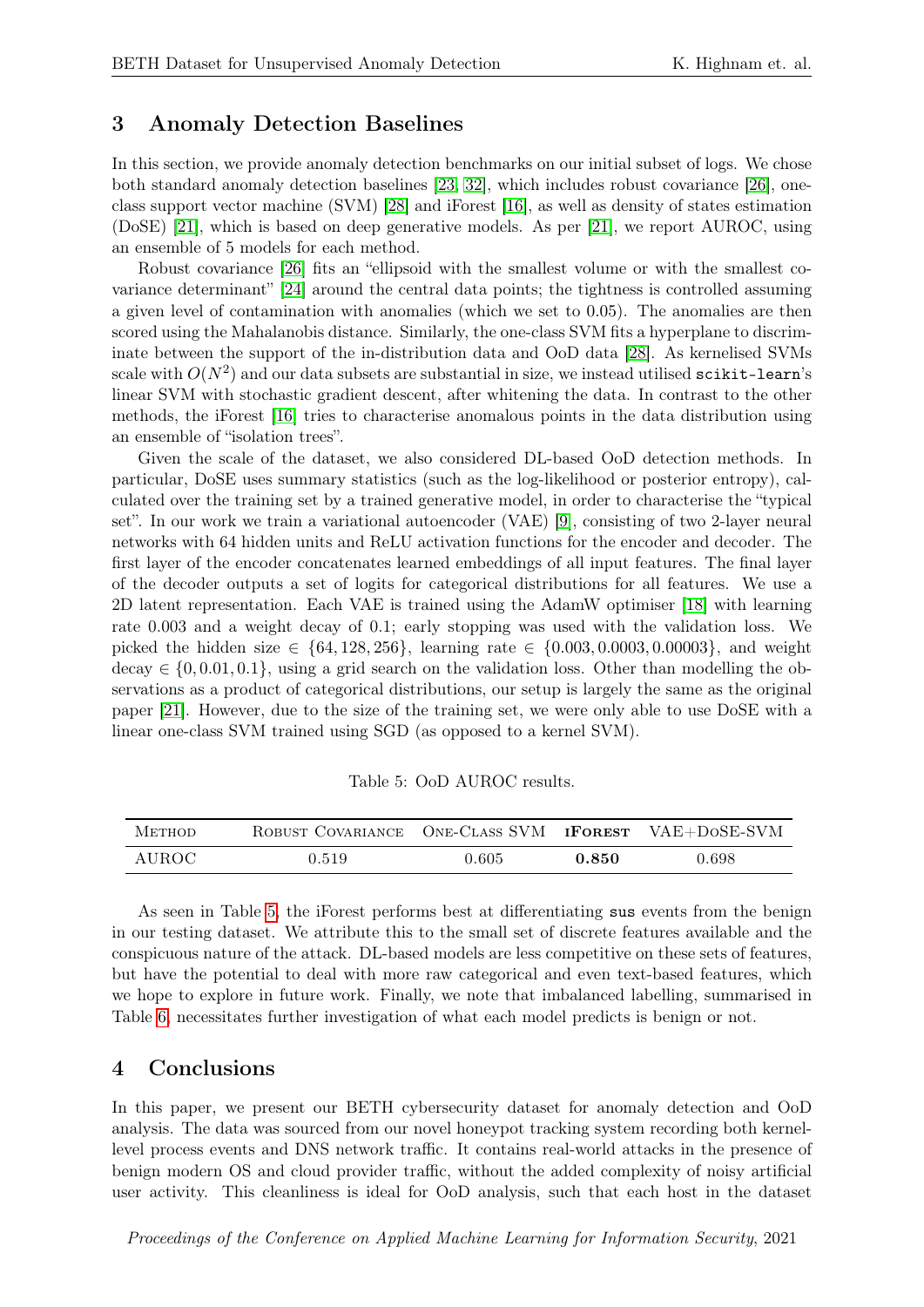only contains one or two data-generating distributions. We also include baselines for anomaly detection trained on a subset of the BETH dataset: robust covariance, one-class SVM, iForest, and DoSE-SVM (with a VAE).

For future work, we plan to collect and publish more attacks for alternative testing datasets. This will also allow investigations in comparing attacks or perhaps testing in a continual learning setting.

# Acknowledgements

We are thankful for the many incredible academics who supported this work. Dr. Arinbjörn Kolbeinsson inspired the included UMAP visualisations. Professor Sergio Maffeis provided incredible advise on the presentation and edits to the paper. Also, thank you to the reviewers for their positive feedback.

This work was also supported by The Alan Turing Institute, during an author's participation in the Turing Enrichment Program (October 2021 - June 2022), under the EPSRC grant EP/N510129/1.

### References

- <span id="page-7-3"></span>[1] D. Brumley, J. Caballero, Z. Liang, J. Newsome, and D. Song. Towards automatic discovery of deviations in binary implementations with applications to error detection and fingerprint generation. In USENIX Security Symposium, page 15, 2007.
- <span id="page-7-2"></span>[2] Q. Chen, S. R. Islam, H. Haswell, and R. A. Bridges. Automated ransomware behavior analysis: Pattern extraction and early detection. In International Conference on Science of Cyber Security, pages 199–214. Springer, 2019.
- [3] G. Cohen, S. Afshar, J. Tapson, and A. Van Schaik. Emnist: Extending mnist to handwritten letters. In 2017 International Joint Conference on Neural Networks (IJCNN), pages 2921–2926. IEEE, 2017.
- <span id="page-7-4"></span>[4] A. A. Elhadi, M. A. Maarof, and A. H. Osman. Malware detection based on hybrid signature behaviour application programming interface call graph. American Journal of Applied Sciences, 9(3):283, 2012.
- <span id="page-7-1"></span>[5] B. Gregg. BPF Performance Tools: Linux System and Application Observability. Addison-Wesley Professional, 1st edition, 2019. ISBN 0136554822.
- [6] D. Hendrycks and T. Dietterich. Benchmarking neural network robustness to common corruptions and perturbations. Proceedings of the International Conference on Learning Representations, 2019.
- [7] D. Hendrycks, X. Liu, E. Wallace, A. Dziedzic, R. Krishnan, and D. Song. Pretrained transformers improve out-of-distribution robustness. arXiv preprint arXiv:2004.06100, 2020.
- <span id="page-7-0"></span>[8] S. Hettich and S. Bay. The uci kdd archive [http://kdd. ics. uci. edu]. irvine, ca: University of california. Department of Information and Computer Science, 152, 1999.
- <span id="page-7-5"></span>[9] D. P. Kingma and M. Welling. Auto-encoding variational bayes. arXiv preprint arXiv:1312.6114, 2013.
- [10] A. Krizhevsky, V. Nair, and G. Hinton. Cifar-10 (canadian institute for advanced research). URL <http://www.cs.toronto.edu/~kriz/cifar.html>.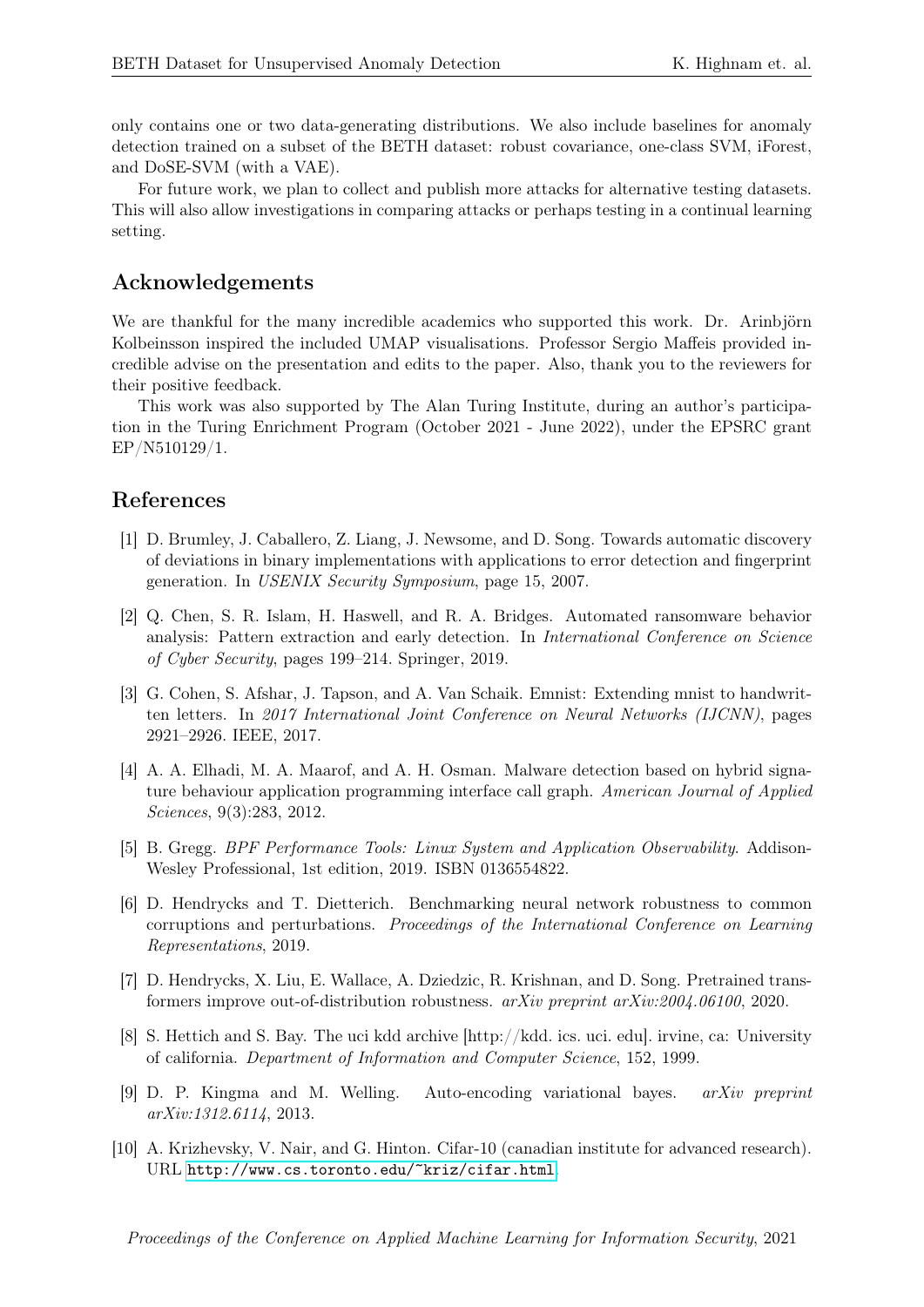- <span id="page-8-0"></span>[11] M. L. Labs. 1998 darpa intrusion detection evaluation dataset, 1998. URL [https://www.](https://www.ll.mit.edu/r-d/datasets/1998-darpa-intrusion-detection-evaluation-dataset) [ll.mit.edu/r-d/datasets/1998-darpa-intrusion-detection-evaluation-dataset](https://www.ll.mit.edu/r-d/datasets/1998-darpa-intrusion-detection-evaluation-dataset).
- [12] K. Lang. Newsweeder: Learning to filter netnews. In Machine Learning Proceedings 1995, pages 331–339. Elsevier, 1995.
- [13] Y. LeCun, L. Bottou, Y. Bengio, and P. Haffner. Gradient-based learning applied to document recognition. Proceedings of the IEEE, 86(11):2278-2324, 1998.
- [14] D. D. Lewis. Reuters-21578 text categorization collection data set, 1997.
- <span id="page-8-1"></span>[15] R. P. Lippmann, D. J. Fried, I. Graf, J. W. Haines, K. R. Kendall, D. McClung, D. Weber, S. E. Webster, D. Wyschogrod, R. K. Cunningham, et al. Evaluating intrusion detection systems: The 1998 darpa off-line intrusion detection evaluation. In Proceedings DARPA Information Survivability Conference and Exposition. DISCEX'00, volume 2, pages 12–26. IEEE, 2000.
- <span id="page-8-3"></span>[16] F. T. Liu, K. M. Ting, and Z.-H. Zhou. Isolation forest. In 2008 eighth ieee international conference on data mining, pages 413–422. IEEE, 2008.
- [17] Z. Liu, P. Luo, X. Wang, and X. Tang. Deep learning face attributes in the wild. In Proceedings of International Conference on Computer Vision (ICCV), December 2015.
- <span id="page-8-10"></span>[18] I. Loshchilov and F. Hutter. Fixing weight decay regularization in adam. 2018.
- <span id="page-8-7"></span>[19] L. McInnes, J. Healy, and J. Melville. Umap: Uniform manifold approximation and projection for dimension reduction, 2018. URL [http://arxiv.org/abs/](http://arxiv.org/abs/1802.03426) [1802.03426](http://arxiv.org/abs/1802.03426). cite arxiv:1802.03426Comment: Reference implementation available at http://github.com/lmcinnes/umap.
- <span id="page-8-6"></span>[20] D. Merkel. Docker: lightweight linux containers for consistent development and deployment. Linux journal, 2014(239):2, 2014.
- <span id="page-8-4"></span>[21] W. Morningstar, C. Ham, A. Gallagher, B. Lakshminarayanan, A. Alemi, and J. Dillon. Density of states estimation for out of distribution detection. In International Conference on Artificial Intelligence and Statistics, pages 3232–3240. PMLR, 2021.
- [22] Y. Ovadia, E. Fertig, J. Ren, Z. Nado, D. Sculley, S. Nowozin, J. V. Dillon, B. Lakshminarayanan, and J. Snoek. Can you trust your model's uncertainty? evaluating predictive uncertainty under dataset shift. arXiv preprint arXiv:1906.02530, 2019.
- <span id="page-8-8"></span>[23] F. Pedregosa, G. Varoquaux, A. Gramfort, V. Michel, B. Thirion, O. Grisel, M. Blondel, P. Prettenhofer, R. Weiss, V. Dubourg, J. Vanderplas, A. Passos, D. Cournapeau, M. Brucher, M. Perrot, and E. Duchesnay. Scikit-learn: Machine learning in Python. Journal of Machine Learning Research, 12:2825–2830, 2011.
- <span id="page-8-9"></span>[24] D. Peña and F. J. Prieto. Multivariate outlier detection and robust covariance matrix estimation. Technometrics, 43(3):286–310, 2001.
- <span id="page-8-5"></span>[25] M. Ring, S. Wunderlich, D. Scheuring, D. Landes, and A. Hotho. A survey of network-based intrusion detection data sets. Computers  $\mathcal C$  Security, 86:147-167, 2019.
- <span id="page-8-2"></span>[26] P. J. Rousseeuw. Least median of squares regression. Journal of the American statistical association, 79(388):871–880, 1984.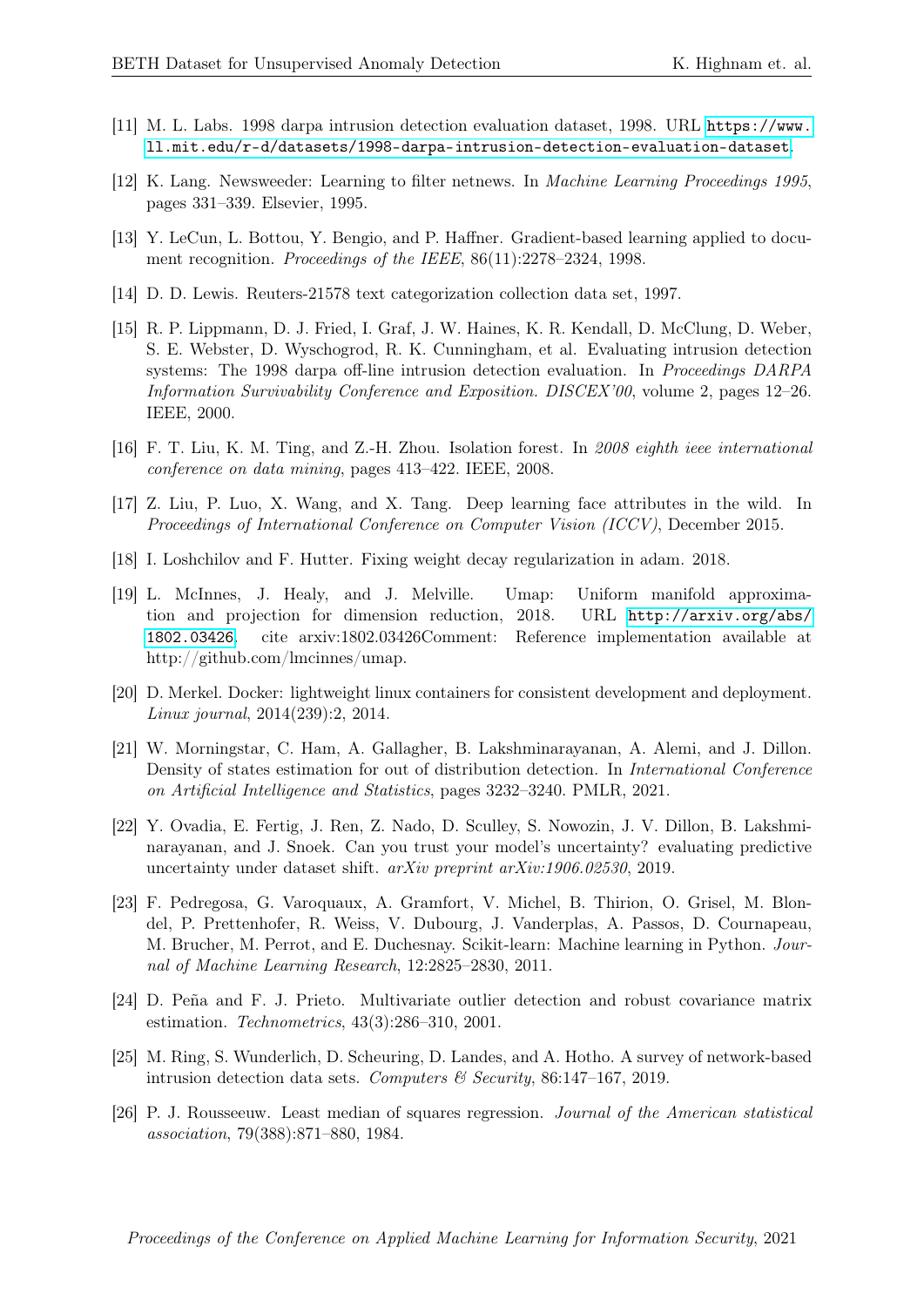- [27] O. Russakovsky, J. Deng, H. Su, J. Krause, S. Satheesh, S. Ma, Z. Huang, A. Karpathy, A. Khosla, M. Bernstein, A. C. Berg, and L. Fei-Fei. ImageNet Large Scale Visual Recognition Challenge. International Journal of Computer Vision (IJCV), 115(3):211–252, 2015. doi: 10.1007/s11263-015-0816-y.
- <span id="page-9-2"></span>[28] B. Schölkopf, J. C. Platt, J. Shawe-Taylor, A. J. Smola, and R. C. Williamson. Estimating the support of a high-dimensional distribution. Neural computation, 13(7):1443–1471, 2001.
- <span id="page-9-0"></span>[29] A. Shiravi, H. Shiravi, M. Tavallaee, and A. A. Ghorbani. Toward developing a systematic approach to generate benchmark datasets for intrusion detection. Computers  $\mathcal{C}$  Security, 31 (3):357–374, 2012. ISSN 0167-4048. doi: https://doi.org/10.1016/j.cose.2011.12.012. URL <https://www.sciencedirect.com/science/article/pii/S0167404811001672>.
- <span id="page-9-1"></span>[30] M. Tavallaee, E. Bagheri, W. Lu, and A. A. Ghorbani. A detailed analysis of the kdd cup 99 data set. In 2009 IEEE symposium on computational intelligence for security and defense applications, pages 1–6. IEEE, 2009.
- [31] H. Xiao, K. Rasul, and R. Vollgraf. Fashion-mnist: a novel image dataset for benchmarking machine learning algorithms, 2017.
- <span id="page-9-4"></span>[32] S. W. Yahaya, A. Lotfi, and M. Mahmud. Towards a data-driven adaptive anomaly detection system for human activity. Pattern Recognition Letters, 145:200–207, 2021. ISSN 0167-8655. doi: https://doi.org/10.1016/j.patrec.2021.02.006. URL [https://www.](https://www.sciencedirect.com/science/article/pii/S0167865521000611) [sciencedirect.com/science/article/pii/S0167865521000611](https://www.sciencedirect.com/science/article/pii/S0167865521000611).

#### <span id="page-9-3"></span>A Pre-Processing

In this section, we provide more details on the raw features in the dataset, as well as preprocessing suggestions, which we used in our baselines:

timestamp: We left this field out to consider the dataset as a sample from a distribution rather than time series. We recommend using the values as they are or also leave them out, depending on the method chosen.

processId: Process IDs 0, 1, and 2 are meaningful since these are always values used by the OS, but otherwise a random number is assigned to the process upon creation. We recommend replacing processId with a binary variable indicating whether or not processID is 0, 1, or 2.

threadId: While this value did not appear useful in our analysis, it might suggest how to link process calls if obfuscated in the system. No conversion is recommended at this time.

parentProcessId: Same as processId, the same mapping to a binary variable should suffice. userId: The default in Linux systems is to assign OS activity to some number below 1000

(typically 0). As users login, they are assigned IDs starting at 1000, incrementally. This can be altered by a user, but none of the current logs gave evidence an attacker did this. We used a binary variable to indicate userId  $< 1000$  or userId  $\geq 1000$ . Alternatively, one could use an ordinal mapping that buckets all userId < 1000 at zero and then increment upwards for each new user. Also, no more than four logins were viewed per host in our current datasets.

mountNamespace: This field is somewhat consistent across our hosts and determines the access a certain process has to various mount points. The most common value for this feature is 4026531840 or 0xF0000000, which is for the mnt/ directory where all manually mounted points are linked. It is noted that all logs with userId  $\geq 1000$  had a mountNamespace of 4026531840, while some OS userId traffic used different mountNamespace values. We converted this feature into a binary mapping for whether or not mountNamespace  $= 4026531840$ .

processName: This is a string field of variable length (ranging from one to fifteen characters). When manually analysing the data, this was a critical field in conjunction with the event Name.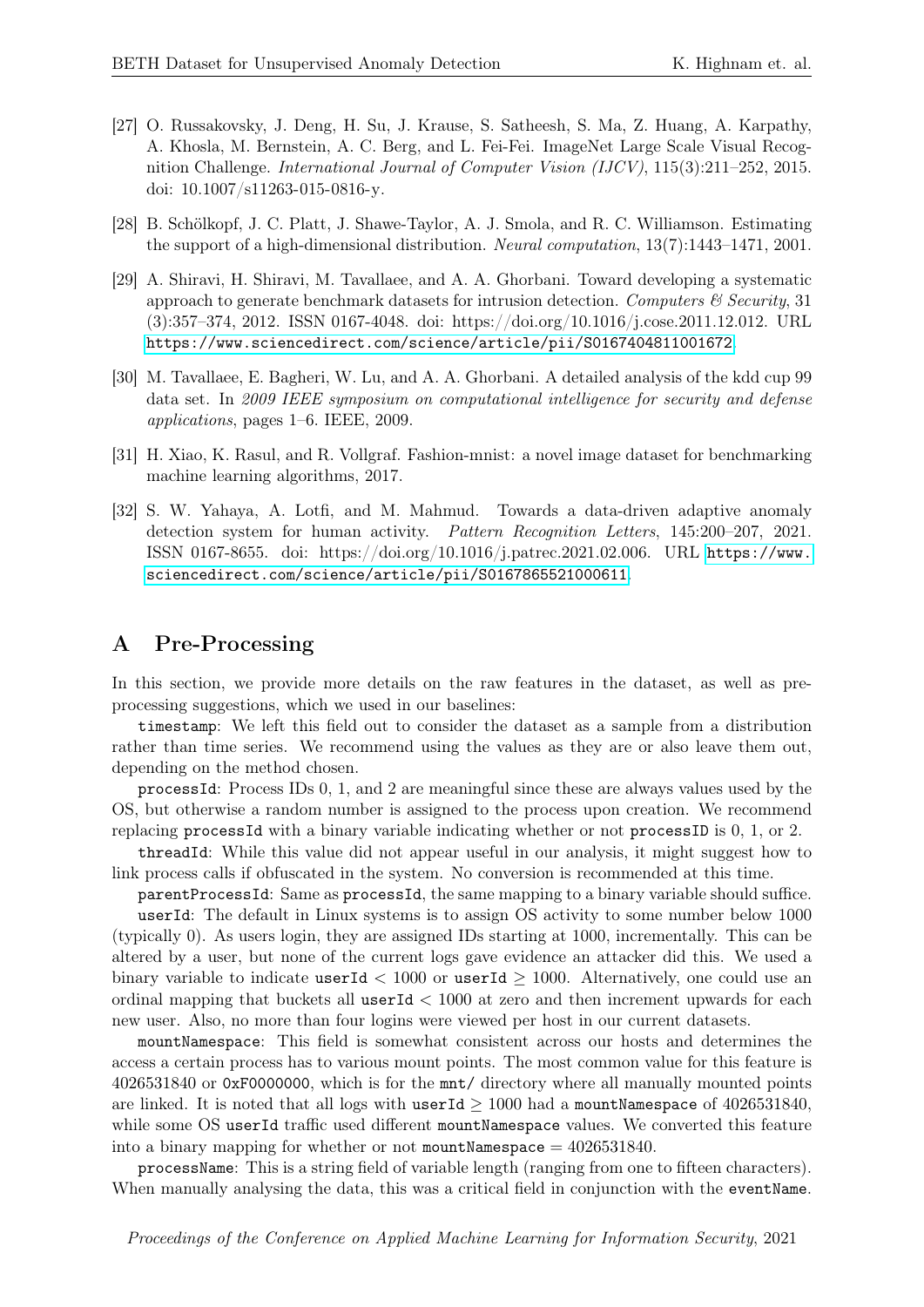For our baselines, we refrained from utilising this, although the model should be given an encoding of this using a hash or ability to learn a useful encoding on its own. It is noted that attackers can easily change the processName to override a benign one so their traffic looks regular. This was not observed within the current dataset.

hostName: This field is useful for grouping the dataset into related subsets of data generated from the same honeypot. The name of the host name does not transfer between the model development subsets described in this paper.

eventId: Linux systems assign an integer corresponding to the eventName. We include this field as-is for our benchmarks.

eventName: Event names uniquely map to eventId, so we drop it from training.

argsNum: This raw feature is included as-is, since, at this time, adequately parsing args requires either more sophisticated pre-processing or a more complex ML model.

returnValue: This is also called the exit status and can be used to determine whether a call completed successfully or not. Mappings for this can vary, as this value is decided between the parent and child process. We mapped returnValue into three values based on the common usage of the field: -1 when negative (error), 0 when zero (success), and 1 when positive (success and signalling something to the parent process).

stackAddresses: It is difficult to clearly relate this feature during manual analysis and the large values within a variable size list make processing automatically difficult without encoding or learning an extra embedding. Thus this field was dropped from training our baselines.

args: There are many options in this variable list of dictionaries. For simplicity, we refrain from utilising any of these values. However, more features can and should be created for future work.

Finally, BETH contains two binary, manually-labelled flags: sus and evil. Examples and the explanation of how these labels were created are detailed in Section [2.2.](#page-3-1) A breakdown of these labels within the subsets for model development is given in Table [6.](#page-10-1)

| <b>DATASET</b>    | $s$ us $=$ 0.        | $s$ us $=$ 1,        | $s$ us $=$ 1, |
|-------------------|----------------------|----------------------|---------------|
|                   | $EVIL = 0$           | $_{\texttt{evil}=0}$ | $EVIL = 1$    |
| TRAINING          | 761875<br>$(99.8\%)$ | 1269<br>$(0.02\%)$   | $(0.00\%)$    |
| <b>VALIDATION</b> | 188181<br>$(99.6\%)$ | 786<br>$(0.04\%)$    | $(0.00\%)$    |
| TESTING           | 17508                | 13027                | 158432        |
|                   | (9.27%)              | $(6.89\%)$           | $(83.84\%)$   |

<span id="page-10-1"></span>Table 6: Breakdown of sus and evil labels by training, validation, and testing subsets.

# <span id="page-10-0"></span>B Testing Dataset Details

This testing dataset was extracted from a single honeypot. The overall attack appears to be instantiating a botnet node. The timeline of the events recorded is provided in Figure [2;](#page-11-0) this is the typical attack pattern. The server is initially accessed, it may run a few setup operations in the environment to send some details to its Command and Control (C2) for a customised attack, it sleeps for a while, intermittently checks in with the C2 or a clock, and then launches its attack until complete.

In this case, the honeypot is first accessed at around 411 seconds from booting. Several